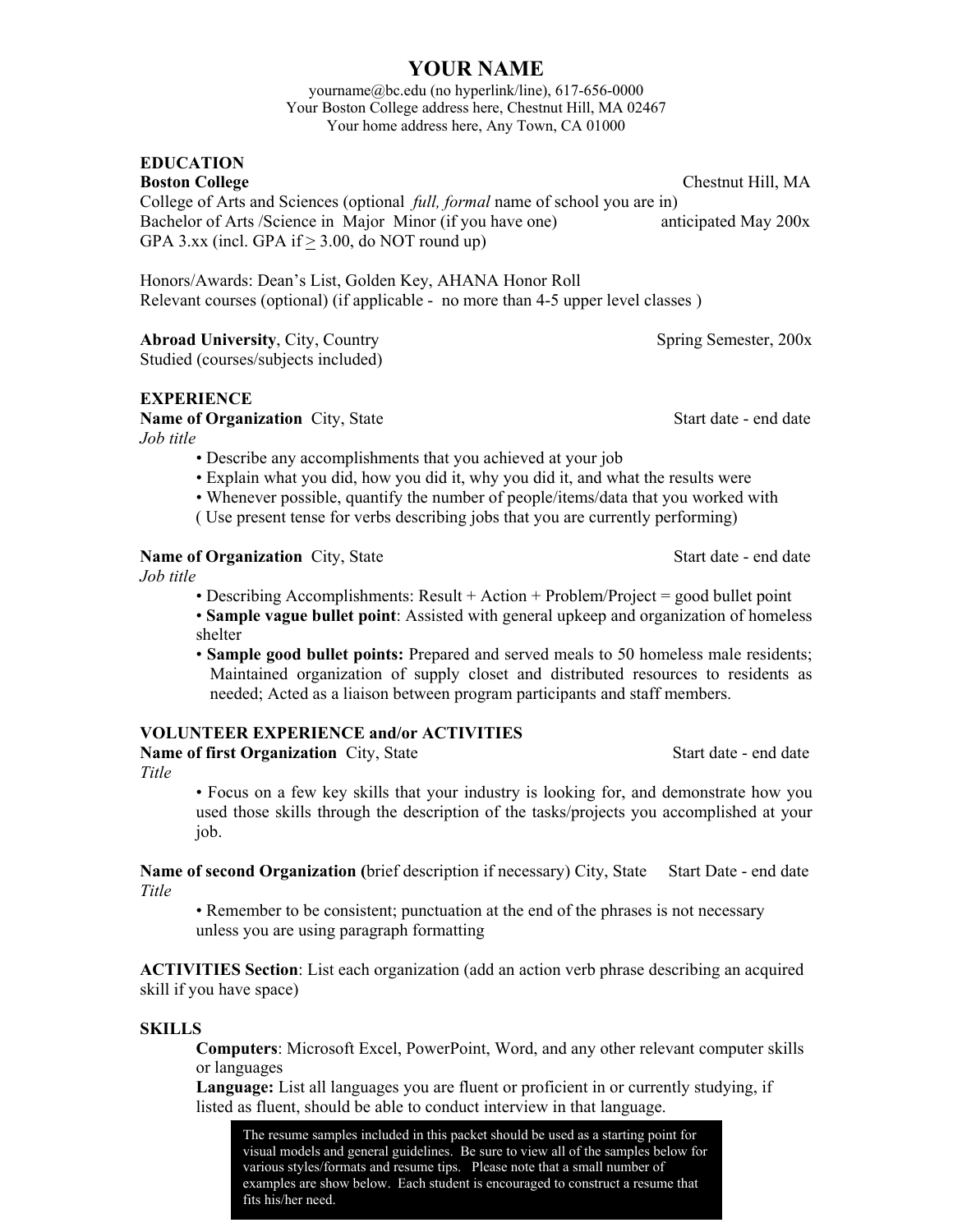# **Christopher O'Connell**

coconnell@bc.edu · (cell) 617-656-1234

Boston College, Hardy House 14 Clark Street Newton Centre, MA 02462 Bayside, NY 13790

## *EDUCATION*

## **Boston College, College of Arts and Sciences; Chestnut Hill, MA**

Bachelor of Science in Psychology, May 2010 Honors Program; plan to research and write a thesis, complete focused program coursework

## **Benjamin Cardoza High School**; Bayside, NY

High School Diploma, June 2006 Captain, Varsity Men's Crew

## *WORK EXPERIENCE*

### **Benjamin Cardoza High School**; Bayside, NY

- *Bookkeeper* Summer 2006 Maintained account records of 4,000 student body school, including general ledger, accounts payable/receivable; prepared 370 bi-weekly payroll checks along with school accountant
- Analyzed class selections and times data to create 4,000 individual daily schedules for students

## **Long Island Medical Group**; Garden City, NY

*Administrative Assistant* June 2005 - May 2006

- Verified and scheduled patient appointments for seven doctors; screened emergency situations to determine if visit was needed in order to keep doctor on schedule as much as possible
	- Maintained over 5,000 patient files for doctor review before patient appointment; filed incoming lab results and notified doctor of any unusual reports

## *ACTIVITIES*

- BC Men's Crew Team; devote 20 hours per week to practice during height of season
- x 4Boston; volunteered four hours per week at the Jackson Mann Community Center Preschool Program; acted as an aide for lead teacher
- Campus School Volunteer; spend five hours bi-weekly with a moderate special needs student

## *SKILLS*

• PC and Mac; Microsoft Word, Excel

## *INTERESTS*

• Mountain biking, cross country skiing, travel to Ireland, chess

Margins can be adjusted to fit your needs, though typically range between .5 and 1 inch on all sides, leaving your top margin slightly larger than your bottom margin.

First and second year students may put their high school on their resume, however your BC education should go first. Relevant high school experiences and accomplishments may also add value to your resume.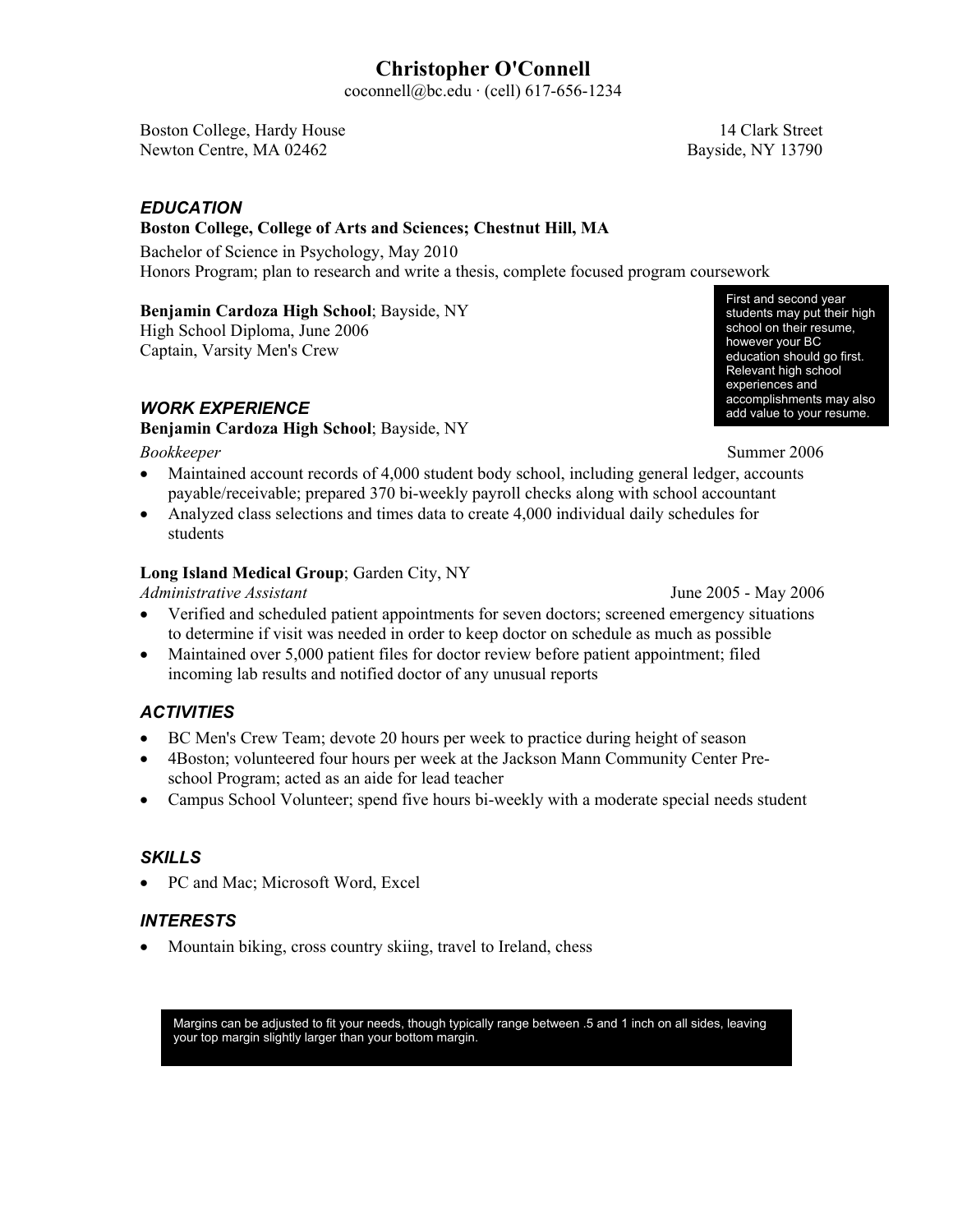Boston College, Edmunds Room 122, Chestnut Hill, MA 02467 (617) 656-6601 stomato@bc.edu

### **OBJECTIVE**

A Web design position within a Research and Design Division in a major consumer electronics organization.

#### **EDUCATION**

**Boston College, Wallace E. Carroll School of Management**; Chestnut Hill, MA Bachelor of Science in Information Systems, May 2004 GPA 3.4, Dean's List First Honors

#### **EXPERIENCE**

**General Electric Capital**; Philadelphia, PA *Assistant Web Administrator* Summer 2003

- Created and implemented process to allow multiple groups and users to publish documents to a single source for an Intranet audience; increased lines of communication across 10 departments
- Designed Intranet database to record and track employee Total Quality Management practices; trained staff on usage of TQM reporting process, which also streamlined the entire process
- Constructed a database, for the Real Estate Department, to provide an organized method to track and contact commercial developers and owners as part of Six Sigma quality project; raised awareness of business regional coverage and ensured targeting of only top players

#### **Undergraduate Government at Boston College (UGBC), Boston College**; Chestnut Hill, MA

*Senator, Community Service Committee* Fall 2002 - Spring 2003

- x Organized logistics of a clothing drive for a homeless shelter and created a Web page off the main UGBC site, advertising the drive; obtained donations from the campus; raised over 500 lbs. of clothing, which surpassed student government's goal by 100 lbs.
- Supervised a committee of 11 students to publicize the event on campus

#### **Advent International**; Newtown, PA

*Network Administration Intern* Summer 2002

- Configured, upgraded, and supported PC hardware and software in a networked environment of over 200 PC's
- Provided help desk and on site support to over 100 employees at national headquarters

#### **Westchester Field Club**; Westchester, PA

*Swim Instructor, Counselor* Summer 2001

- Managed and scheduled eight swim instructors to teach basic swimming skills to a camp of 70 children, ages 5-8; designed daily learning activities to meet a variety of abilities
- Formed partnerships with three other local clubs to coordinate bi-monthly swim meets and water-polo matches

#### **ACTIVITIES**

- Information Technology Club
- Student Interviewer, Boston College Office of Admissions

#### **SKILLS**

- PC; Word, Excel, PowerPoint, Access, HTML, UNIX operating systems, JavaScript, SQL, Dreamweaver, Flash, Photoshop, Serena Collage
- Conversant in Italian

#### **INTERESTS**

Learning new computer applications  $(C^{++})$ , skiing, swimming

Proofread, proofread, and proofread. Be sure to catch all spelling errors, grammatical weaknesses, unusual punctuation, and inconsistent capitalizations. Proofread it numerous times over at least two days to allow a fresh eye to catch any hidden mistakes.

List your qualifications in order of relevance, from most to least. Treat your resume as an advertisement for you. Be sure to thoroughly "sell" yourself by highlighting all of your strengths.

Language and computer skills are highly valued in the workplace – include them on your resume.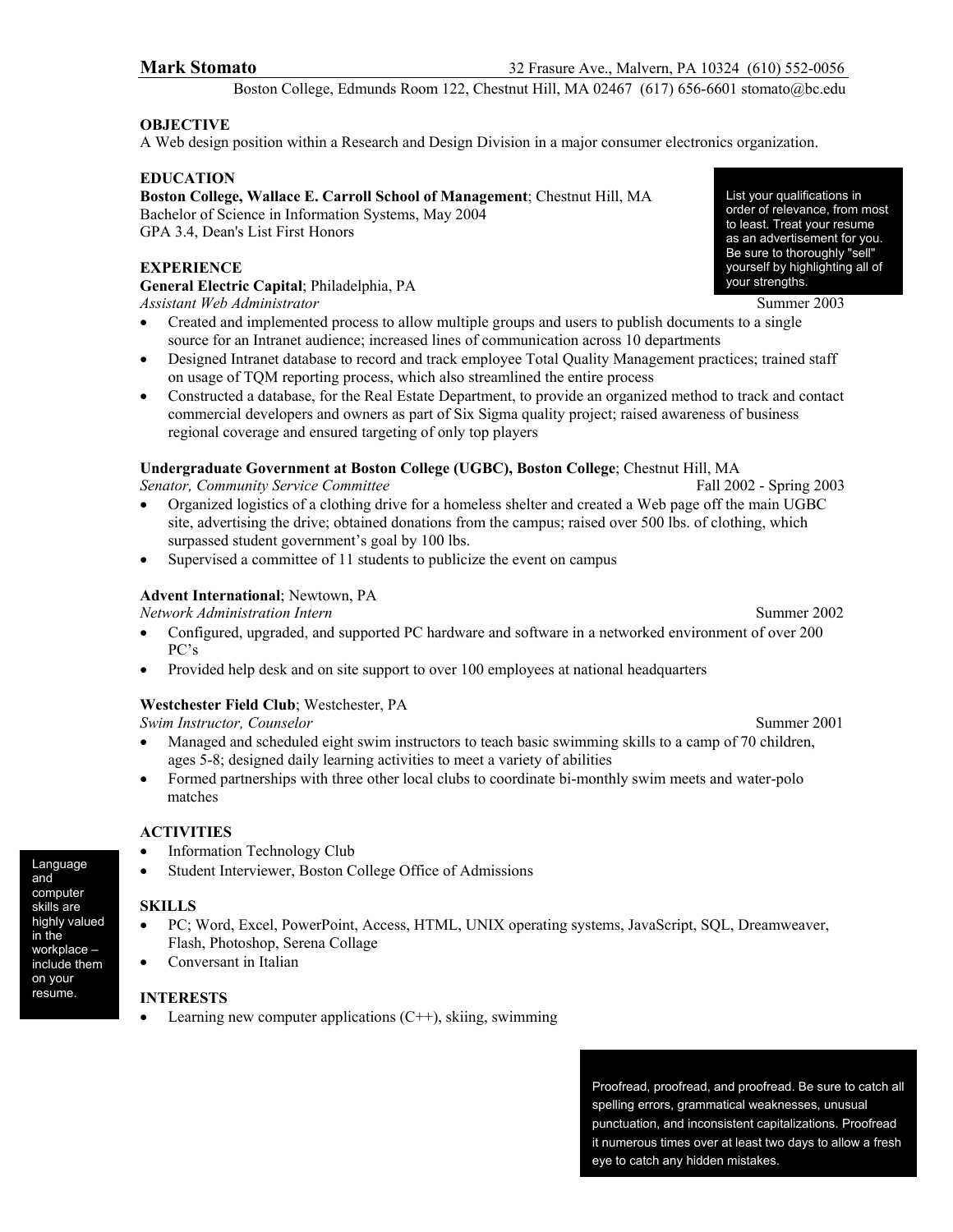Boston College, Box 9999 7 Beaker Road Chestnut Hill, MA 02467 Danbury, CT 08660 617-655-8888 860-237-6214

## **OBJECTIVE**

A biological research assistant position with Science Inc., utilizing my science background and laboratory experience. The purpose of an objective is to direct

## **EDUCATION**

**Boston College, College of Arts & Sciences**; Chestnut Hill, MA Bachelor of Science in Biology, Pre-Med Program, May 2005 GPA 3.5, Dean's List, Golden Key National Honors Society

## **SKILLS & EQUIPMENT**

- Cloning, DNA sequencing, blotting, gel electrophoresis, bacteria plating, sensitivity test, Gram stain, preparing mixtures, running reactions, pipeting, chromatography, collecting/analyzing data, preparing reports, Ultracentrifuge, spectrometer, light microscope, autoclave
- PC and Mac; Microsoft Word, Excel, Access

## **EXPERIENCE**

### **Newton-Wellesley Hospital**; Newton, MA

*Volunteer, Child Health Clinic* Summer 2003 - Present

- Rewarded with a part-time paid position during academic year for dedication as a volunteer
- Observing and assisting physicians with minor procedures; calming young children and sterilizing tools
- Measuring and charting height, weight, blood pressure and eyesight of patients
- Recording returned lab results in patient files and alerting physicians to suggestive data

## **St. Milicent's Hospital;** Danbury, CT

*Emergency Room Volunteer* Winter Break 2002, 2003 and Summer 2002

- Transported patients from waiting area to examining rooms
- Managed and tracked emergency supplies with technician staff
- Observed numerous procedures such as ECG administration, suturing and thoracentesis

## **Dairy Queen;** Waterbury, CT

- Provided customer service for a high traffic location near a shopping mall
- Trained four new servers on preparation procedures, restocking inventory and the cash register

### **ACTIVITIES**

- Peer Education Network: trained with 30 other students to educate the campus community on issues related to alcohol and other drug abuse, HIV/AIDS awareness and eating disorders
- Dance Ensemble of Boston College

employees to your specific goals within their organization. Objectives that are vague and non-specific shouldn't be included however effective objectives identify the position you are seeking (internship or job title) and can also include what you offer (skills, education). Change the objective for each resume you submit.

*Server* Summers 2000 - 2002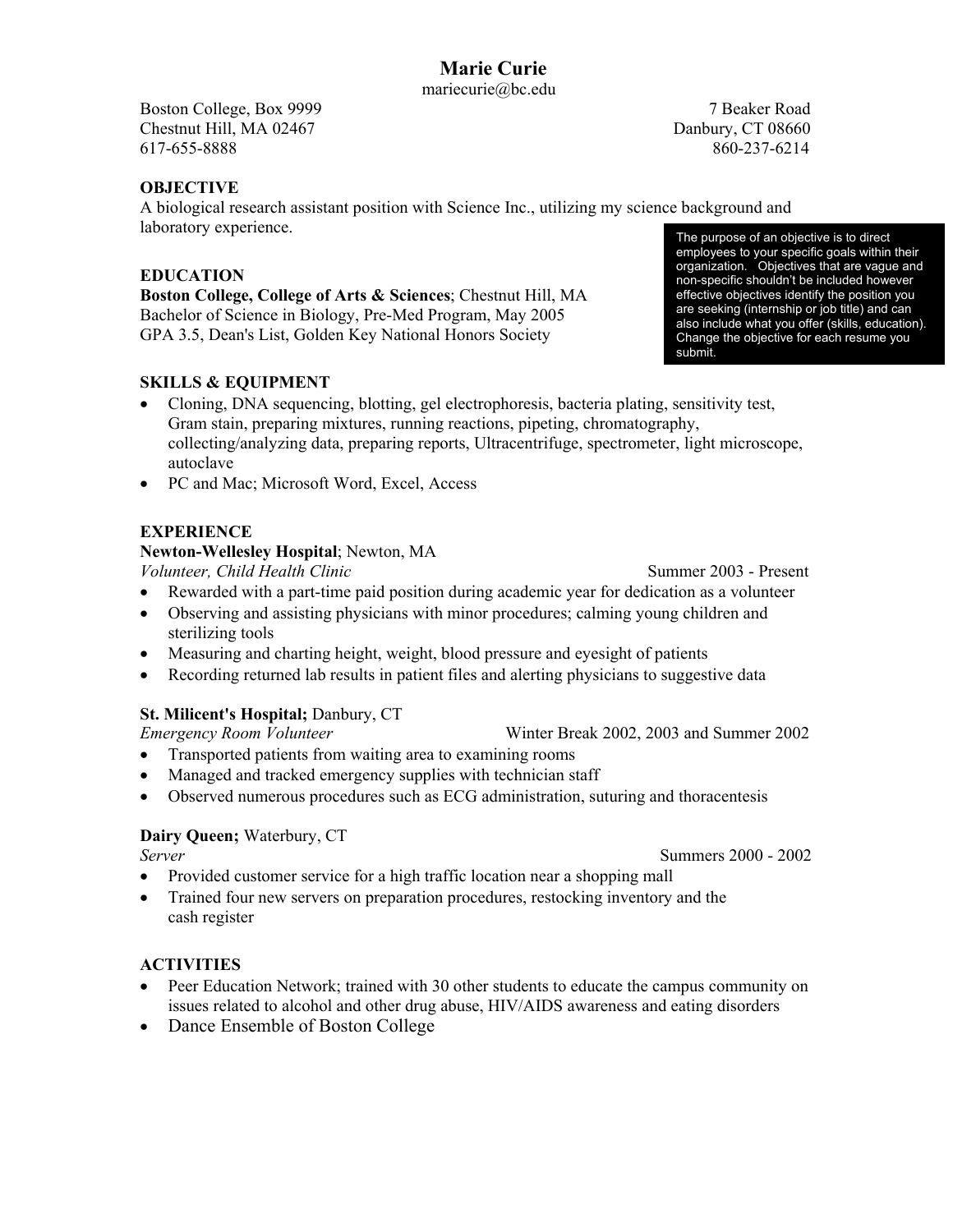# Katherine Elizabeth Russo

| <b>Current Address</b><br><b>Boston College</b><br>Mod 8A<br>Chestnut Hill, Massachusetts 02467<br>$(617) 656 - 4442$         | krusso@bc.edu                                                                                                                                                                                                                                                                                                                                                                                                                                                                                                                                                                                                                                                   | <b>Permanent Address</b><br>251 West 21 <sup>th</sup> Street<br>Deer Run, New York 11729<br>$(631) 582 - 3308$ |  |
|-------------------------------------------------------------------------------------------------------------------------------|-----------------------------------------------------------------------------------------------------------------------------------------------------------------------------------------------------------------------------------------------------------------------------------------------------------------------------------------------------------------------------------------------------------------------------------------------------------------------------------------------------------------------------------------------------------------------------------------------------------------------------------------------------------------|----------------------------------------------------------------------------------------------------------------|--|
| <b>EDUCATION</b>                                                                                                              | Boston College Wallace E. Carroll School of Management, Chestnut Hill, Massachusetts<br>Bachelor of Science in Finance and Marketing, May 2003<br>GPA: $3.46 / 4.00$<br>Honors: Dean's List (all semesters), Golden Key National Honor Society, National Society of Collegiate Scholars<br>100% of college education self-financed through work study and student loans                                                                                                                                                                                                                                                                                         |                                                                                                                |  |
| <b>WORK</b><br><b>EXPERIENCE</b><br>In the body of your<br>resume, use bullets<br>with short sentences<br>rather than lengthy | Brown Brothers Harriman & Company, Boston, Massachusetts<br><b>Investor Services Summer Intern</b><br>Conducted fee analyses to be used in fee negotiations with institutional clients<br>$\bullet$<br>Researched the firm's current process of handling class action notifications and presented findings to<br>$\bullet$<br>relationship managers in order to reduce wait time for clients<br>Created templates to minimize disparity in clients' monthly billing statements<br>$\bullet$<br>Examined numerous mutual fund prospectuses which included borrowing limitations for the funds and<br>$\bullet$<br>updated corresponding worksheets appropriately | Summer 2003                                                                                                    |  |
| paragraphs.<br>Resumes are read<br>quickly; therefore<br>make key phrases<br>stand out.                                       | Boston College Career Center, Chestnut Hill, Massachusetts<br>Office Assistant<br>Respond to the daily needs of students and staff members both from walk-in traffic and over the telephone<br>$\bullet$<br>Arrange career counseling appointments and update staff schedules for a staff of 12<br>$\bullet$<br>Process all credentials requests for faculty, students and alumni<br>$\bullet$                                                                                                                                                                                                                                                                  | September 2002 - Present                                                                                       |  |
|                                                                                                                               | Career Resource Library Assistant<br>Guided students to and assisted students with all available resources housed in a facility of over 500 print<br>items, eight computers, and an extensive Career Center Web site<br>Updated and organized computer database files, using File Maker Pro, of new and missing items                                                                                                                                                                                                                                                                                                                                           | September 2001 - May 2002                                                                                      |  |
|                                                                                                                               | Bloomingdale's, Huntington Station, New York<br>Sales Associate, Shoe Department<br>Provided customer assistance in merchandise selection<br>Organized and maintained department appearance<br>$\bullet$<br>Opened department registers and made register deposits daily of up to \$2,000                                                                                                                                                                                                                                                                                                                                                                       | Summers 2001 and 2002                                                                                          |  |
|                                                                                                                               | Montefiore Corporation, Farmingdale, New York<br>Office Assistant<br>Trained four new employees by familiarizing them with the organizational structure of the office<br>Coordinated arrangements for various maintenance projects to the exterior of the building                                                                                                                                                                                                                                                                                                                                                                                              | December 2000 - August 2001                                                                                    |  |
| <b>VOLUNTEER</b><br><b>EXPERIENCE</b>                                                                                         | Rosie's Place; Boston, MA<br>Prepared and served healthy meals to women and children at a battered women's shelter on a monthly basis<br>Appalachia Volunteer Project; Reslyn, West Virginia<br>Supported Habitat for Humanity sites through the completion of various tasks ranging from heavy<br>construction to small jobs with a high level of community interaction with a group of 13 other BC students<br>Welcome Wagon, Boston College; Chestnut Hill, Massachusetts<br>Facilitated the move in process for the incoming freshmen class for three residence halls and answered any<br>$\bullet$<br>questions or concerns posed by parents and students  |                                                                                                                |  |
| <b>SKILLS</b>                                                                                                                 | PC and Macintosh: Microsoft Office (Word, Excel, PowerPoint), Lotus Notes, FileMaker Pro 4.0                                                                                                                                                                                                                                                                                                                                                                                                                                                                                                                                                                    |                                                                                                                |  |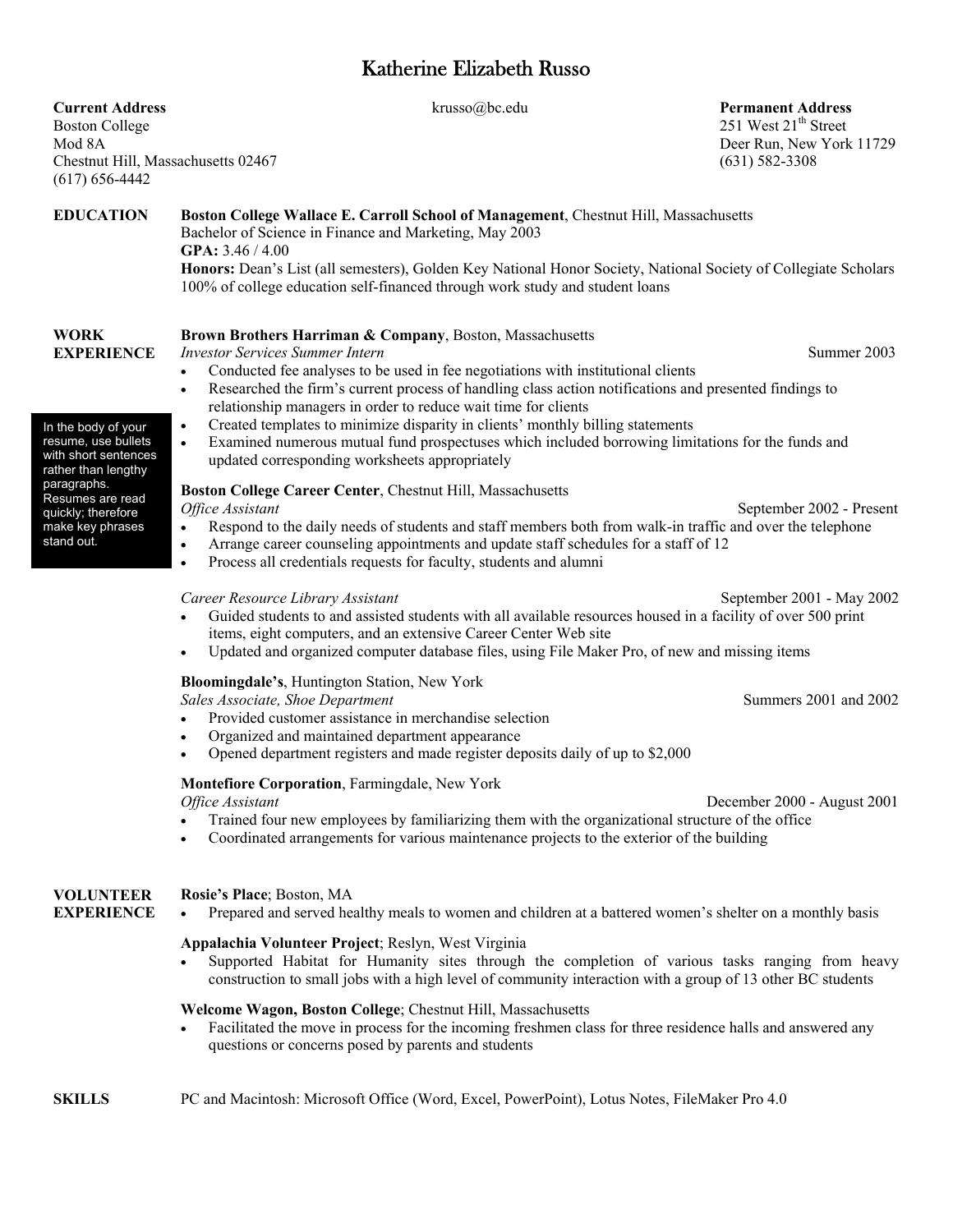## **Karen Chung**

Rubenstein Hall C54, P.O. Box 9182, Chestnut Hill, MA 02467, 617-552-8633 8232 Avalon Drive, Seattle, WA 98040, 206-232-2824

chungkn@bc.edu

**EDUCATION** 

#### **Boston College, College of Arts & Sciences**; Chestnut Hill, MA Bachelor of Arts, May 2004 Major in Economics, Minor in History and Faith, Peace and Justice GPA 3.3, Dean's List; all semesters, Golden Key Honor Society

### **EXPERIENCE**

**Seaport Export, Inc.; Seattle, WA Summer 2003** *Office and Management Intern*

- Compiled and managed supply, inventory of 150 products and weekly shipping reports for an international vitamin company in Washington State
- Presented to senior level management in warehouse on a method to better organize inventory to expedite shipping
- Handled and distributed payroll for the warehouse employee division of 123 employees

#### **AHANA Leadership Council, Boston College**; Chestnut Hill, MA September 2002 - May 2003

*Public Relations Chair*

- Addressed concerns of the college community's AHANA population (African American, Hispanic, Native American, Asian America) through a regular feature article in the campus's major newspaper
- Promoted and planned numerous campus events with the Public Relations Committee, such as the AHANA Ball and community service opportunities in Boston

#### **St. John of God Hospital**; Brighton, MA September 2001 - May 2002

*Customer Relations Intern*

- Provided support services for 220 patients on maternity ward, such as special food requests or check out requests
- Conducted and analyzed patient survey results maternity ward administration in order to improve the quality of stay for patients
- Coordinated two art exhibits for the ward; created a children's art contest with a local Boston Public Elementary School

#### **Family After School Program**; Appleton, WA Summer 2002

*Marketing Assistant*

- Designed pamphlet detailing services for after school care and tutoring for children ages 5 to 12; distributed to guidance counselors and administrative staff at eleven elementary schools in the county; raised number of interest calls from parents within two months
- Planned a Summer Open House for prospective families with the Director of Marketing; coordinated activities for children with teaching staff; actual attendance exceeded expectation goals

#### **ACTIVITIES**

- Boston College Rugby Club
- Boston College Undergraduate Minority Congress
- Greeter, Student Admissions Program

#### **SKILLS**

- PC and Mac; Microsoft Word, Excel, PowerPoint
- $\bullet$  Fluent in Mandarin, currently studying Italian

## **INTERESTS**

Rugby, running, reading historical fiction

Highlight your strengths, and what is most relevant to the potential employer. Incoming resumes are typically reviewed in 10-30 seconds, so put forth the effort and determine which bullets most strongly support your job/internship search objective.

You may use %'s, \$'s and #'s to give added details within the verb phrases.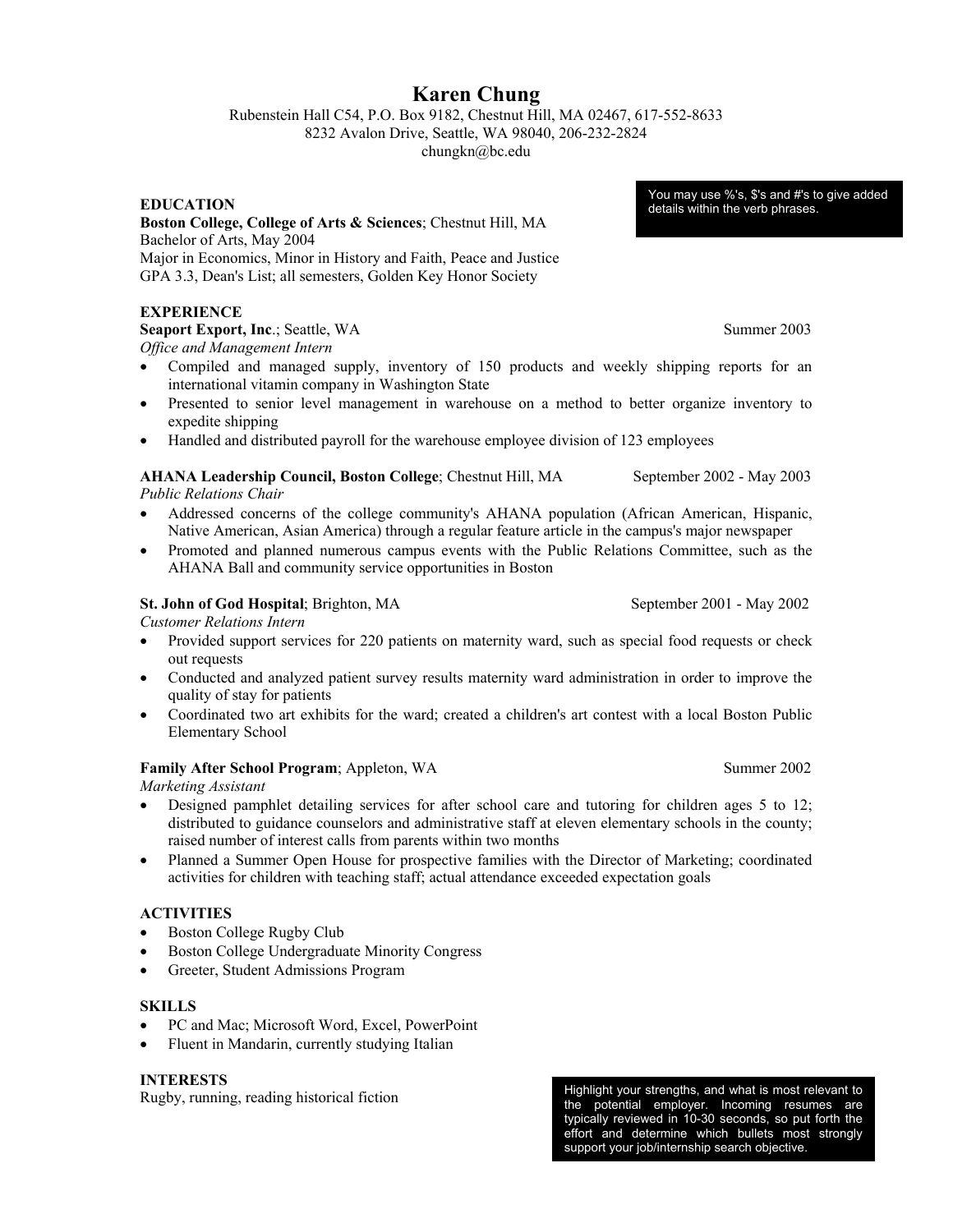## **ERICKA GARCIA**

garciae@bc.edu

Mod 7A, Boston College, Chestnut Hill, MA 02467 617-656-1234 757 Prescott Place Paramus, NJ 07652 201-202-0001

**EDUCATION** 

#### **Boston College, College of Arts & Sciences;** Chestnut Hill, MA

Bachelor of Arts in Communications, Certificate Program for Global Proficiency, May 2006 GPA 3.2, Dean's List, Golden Key Honors Society

#### **University College London;** London, England

Study Abroad Program, Spring 2004

#### **EXPERIENCE**

#### **Foods By George, LLC.;** Mahwah, NJ

*Marketing Coordinator* June 2003 – Present (Summers and School Breaks)

- Photograph food product line for use in company brochure and Website, as well as layout of the brochure.
- Develop, write and implement company business plan which involved researching industry trends, analyzing of competitors and outlook of marketplace.
- Designed site map and wrote copy for company Website: www.foodsbygeorge.com
- Demonstrate customer service skills in attending to walk-in customers, managing customer questions, comments, and concerns.

*Administrative Assistant* Summer 2003

• Input daily sales into database; handle and oversee daily shipping and invoicing of mail orders to individuals and stores, working under strict time deadlines.

#### **Boston College Career Center;** Chestnut Hill, MA

*Student Assistant* September 2002 - Present

- Administer bi-weekly workshops on utilizing Career Center internship resources to fellow students.
- Update and maintain Boston College's Internship database, containing over 15,000 internship postings.

#### **Lois Paul;** Boston, MA

*Intern, Creative Department* September 2004 - November 2004

- Researched, selected, and purchased artwork for ad campaigns for a women's clothing retail chain
- Assessed portfolios in hiring photographers for three photo shoots.

#### **ABC News, ABSAT** New York, NY

Shadowed ABC correspondent reporting in field while coordinating live shots with onsite cameraman.

#### **VOLUNTEER EXPERIENCE**

#### **Boston College Neighborhood Center;** Brighton, MA

*ESL Tutor* September 2002 - May 2003

- Taught a class of 8-10 students of different ages, native languages, and varying levels of English competency.
- x Exercised articulation, patience, and interpersonal skills to promote successful communication and instruction to the diverse group.

#### **Heights Boys and Girls Club, 4Boston;** Allston, MA

#### **Mentor Volunteer** September 2002 - Present

• Accompany children (4 hrs/wk) to various places and amusements in Boston in order to encourage and motivate children to engage in productive pastimes and healthy relationships with others.

#### **SKILLS**

• Microsoft Word, Excel, PowerPoint, Publisher, Picture It

Begin your statements with action verbs. Verbs should be past tense if you are no longer at the position or participating in the activity.

Font size for the body of your resume should be between 10 and 12 points.

*Intern* Summer 2004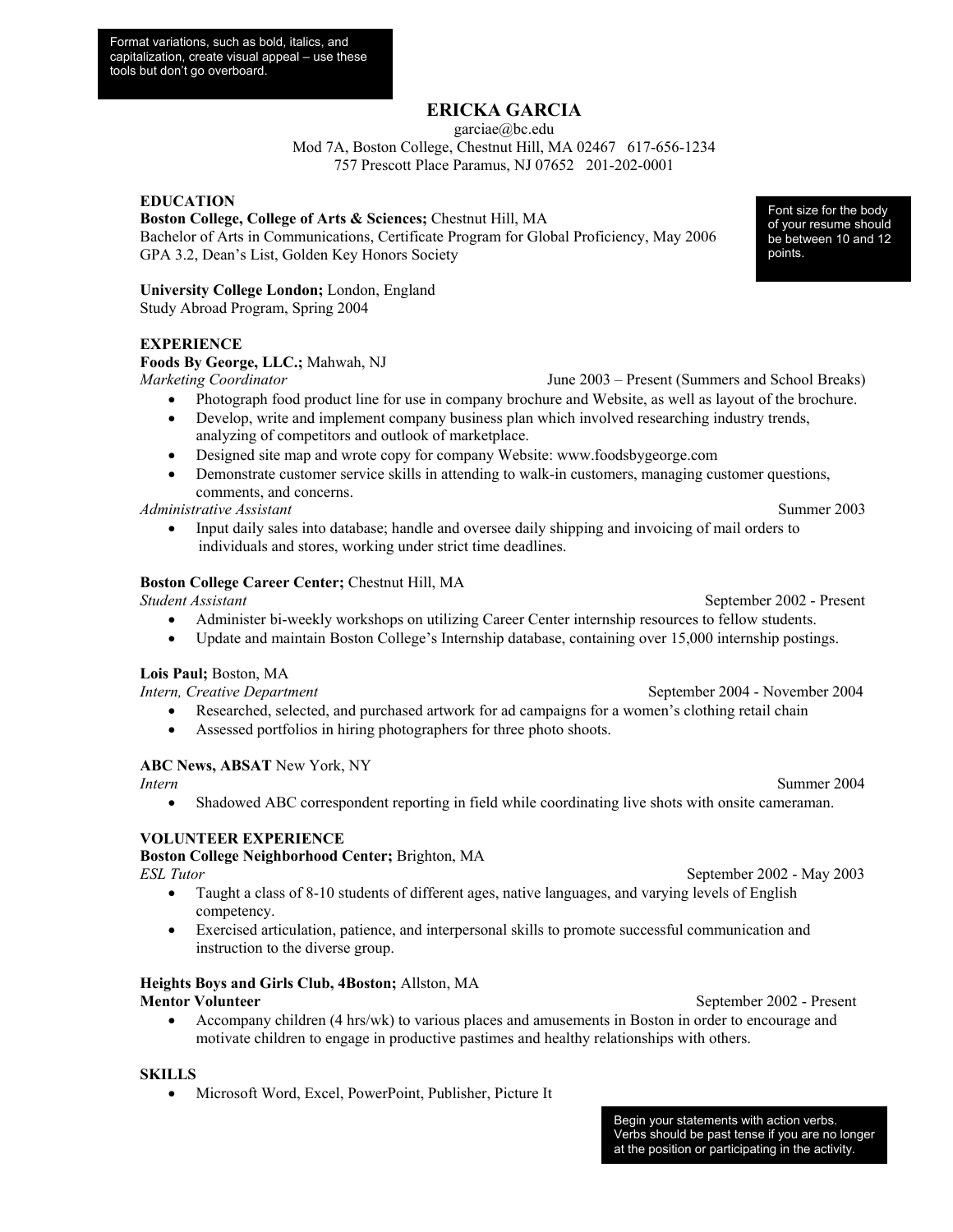## **EDWARD CHOW**

chowj@bc.edu

2519 Hone Ave · Bronx, NY 10469 · Phone (718) 555-0021

Ignacio Hall B42 · 100 Commonwealth Ave · Chestnut Hill, MA 02467-9171 · Phone (617) 656-4394

#### **EDUCATION**

Bachelor of Science in Biology, Minor in Asian Studies, May 2007

 GPA 3.2, Honors: Dean's List, AHANA Honor Roll Fall, Office of the Dean of Student Development Junior Achievement Award

#### **EXPERIENCE**

## **Massachusetts Coalition Against Sexual Assault and Domestic Violence Boston, MA Boston, MA** *Healthcare Education Intern* Summer 2006

- x Co-authored first published piece of the organization's stance on the issue of mandatory HIV testing of sex offenders, a position paper to be distributed to statewide memberships and colleagues
- Consolidated domestic violence screening packets to be distributed to Massachusetts primary care physicians
- Participated in events sponsored by the coalition, including conference and press rallies

*Clinical Data Operations Intern* **Summers 2005 & 2004** Summers 2005 & 2004

- Consolidated patient data relating to adverse events into database systems, making information more readily accessible and cohesive for employers
- Supervised and trained two new interns in computer networking and handling of statistical data
- Participated in monthly group meetings with a group of forty, including statisticians, programmers and data managers

## **LEADERSHIP EXPERIENCE**

## **BLUE, Office of the Dean of Student Development Chestnut Hill, MA**

*H.A.P.P.E.N. Coordinator/Sexual Assault Advocate* September 2003 to Present

- Plan and implement educational and awareness programs, including topics such as alcohol and drugs, sexual assault, HIV/AIDS prevention, healthy eating and living, and other related social issues
- $\bullet$  Field calls on the university's sexual assault hotline, remaining on-call 24/7 for one-week periods per semester

### **AIDS Awareness Committee Chestnut Hill, MA**

- Coordinate speakers' panels, fundraising events and volunteer experiences, as well as lead monthly meetings for student members of the committee
- Create effective fliers, banners, newsletters and other forms of advertisement to appeal to the student body

regarding events and functions

Serve as a liaison with other campus organizations for the purpose of uniting groups over common interest and addressing of AIDS issues

#### **ACTIVITIES**

- Appalachia Volunteers
- Chinese Students' Association
- $\bullet$  Asian Caucus

#### **SKILLS**

Computer: PC & Mac; Microsoft Office, Paradigm, Serena Collage, Dreamweaver, Photoshop

Margins can be adjusted to fit your needs. Traditionally the top, bottom and right margin range between .5 and 1 inch, but the left margin may be wider - 1 to 1.5 inches.

#### **Boston College Chestnut Hill, MA**

**Pfizer, Inc.** New York, NY

the personal pro-noun "I" in your descriptions.

*Co-Director* September 2003 to Present

Avoid using

Your name may be larger than the rest of your text, but don't overdo it. Notice that the font size in Edward Chow's name doesn't overwhelm the size of titles or headings.